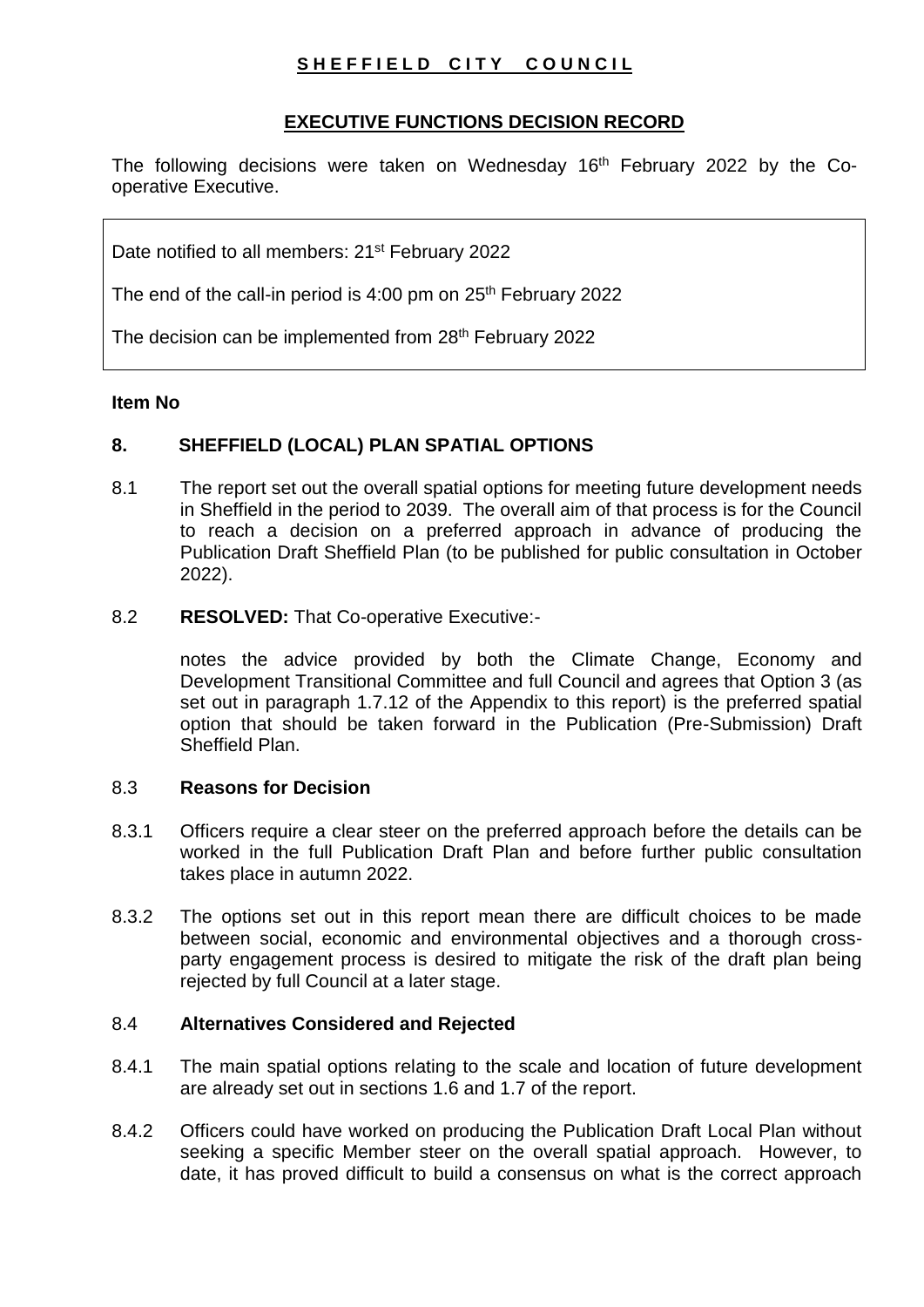for the city; in particular, there has been considerable concern on whether land should be removed from the Green Belt in order to provide more land for development. Without a thorough cross-party engagement process on the overall spatial approach, there would be a very significant risk of the Publication Draft Plan being rejected by full Council.

#### 8.5 **Any Interest Declared or Dispensation Granted**

None

#### 8.6 **Reason for Exemption if Public/Press Excluded During Consideration**

None

### 8.7 **Respective Director Responsible for Implementation**

Executive Director, Place

### 8.8 **Relevant Scrutiny and Policy Development Committee If Decision Called In**

Overview and Scrutiny Management Committee

### **9. PLANNING SERVICE INCOME ACTIVITIES**

9.1 Fees and charges related to several activities carried out by the Planning Service and Place Hub have not been reviewed for some time and this results in a service which costs more to deliver than is received in fees.

Previously agreed mechanisms for funding Neighbourhood Planning work have not allowed for a dedicated resource to be put in place. An alternative approach is needed to bring greater continuity to the role.

This report reviews the following matters:

- The charges for pre-application advice in relation to Town Planning matters;
- The need to introduce an administrative fee for the receipt of applications not lodged via the Planning Portal to reflect the additional administrative burden that this results in;
- The charges levied for the Planning Searches function undertaken by the Place Hub; and
- The funding regime for Neighbourhood Planning work.

The proposed changes will better reflect the actual cost of the delivery of these services and are in places fundamental to help deliver the proposals set out in the Planning Service Restructure (MER 476).

It is proposed to update fees and charges to more closely reflect the actual cost of the service provided (balanced against a benchmarking exercise to ensure that the charges are not at odds with the charges levied in other Core Cities) and to build in a mechanism to update the fees on an annual basis in line with inflation.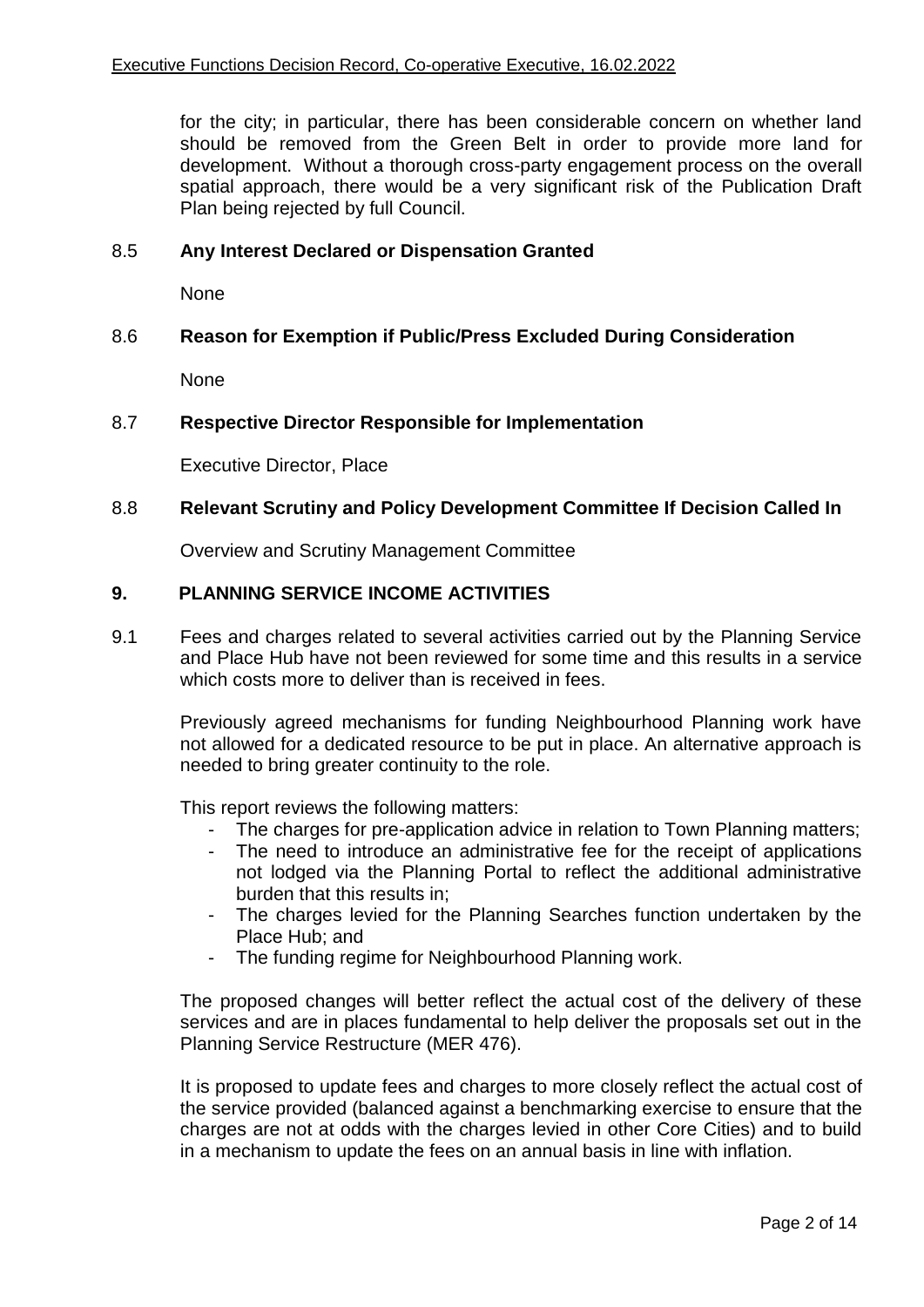In relation to Neighbourhood Planning, it is proposed to update the funding arrangements in order to support a full-time post dedicated to the development of Neighbourhood Plans by seeking approval to use Community Infrastructure Levy (CIL) income to provide dedicated neighbourhood planning support to local communities to develop their neighbourhood plans. This represents the implementation of the Cabinet decision 8.2(a) taken on 17 October 2018.

## 9.2 **RESOLVED:** That Co-operative Executive:-

- 1. Approve the Head of Planning's recommendation to use the 10% of CIL neighbourhood portion funding that has/will be retained to support the development of neighbourhood plans (in accordance with the Cabinet decision of 17 October 2018) to fund one full-time post in the Planning Service dedicated to supporting local communities in developing their neighbourhood plans;
- 2. Approve that the schedule of pre-application fees set out in Appendix 1 be introduced on 01 April 2022;
- 3. Approve that the Director of City Growth (or future equivalent role) has authority to make future changes to pre-application charges in line with the time recording data analysed on an annual basis;
- 4. Approve the administrative fee for receiving planning and building control applications which are not submitted on the national Planning Portal and the increased expedited Planning Search Fees, as set out in the report, be introduced on 1 April 2022; and
- 5. Approve that all of these fees can be increased on an annual basis in line with inflation.

## 9.3 **Reasons for Decision**

- 9.3.1 The proposal in relation to CIL being used to support Neighbourhood Planning will implement the Cabinet decision of October 2018. It will help to support the production of new neighbourhood plans, a function that is a statutory requirement for the Council. It will support the Council's approach to ensuring people can get involved in making a difference to their local communities. This is in line with the implementation of the new One Year Plan and Local Area Committees (LACs) that will put decision making at the heart of local areas and bring decision making closer to local people. The proposals that were previously consulted upon received broad support during public consultation.
- 9.3.2 The proposal to increase fees in relation to discretionary areas of service will help support a properly resourced Planning Service which is better equipped to deliver on the Council's objectives of promoting sustainable development; delivering economic, social and environmental improvements; helping to build a strong economy; supporting strong, vibrant and healthy communities; at the same time as trying to mitigate and adapt to climate change whilst also protecting and enhancing Sheffield's natural, built and historic environment.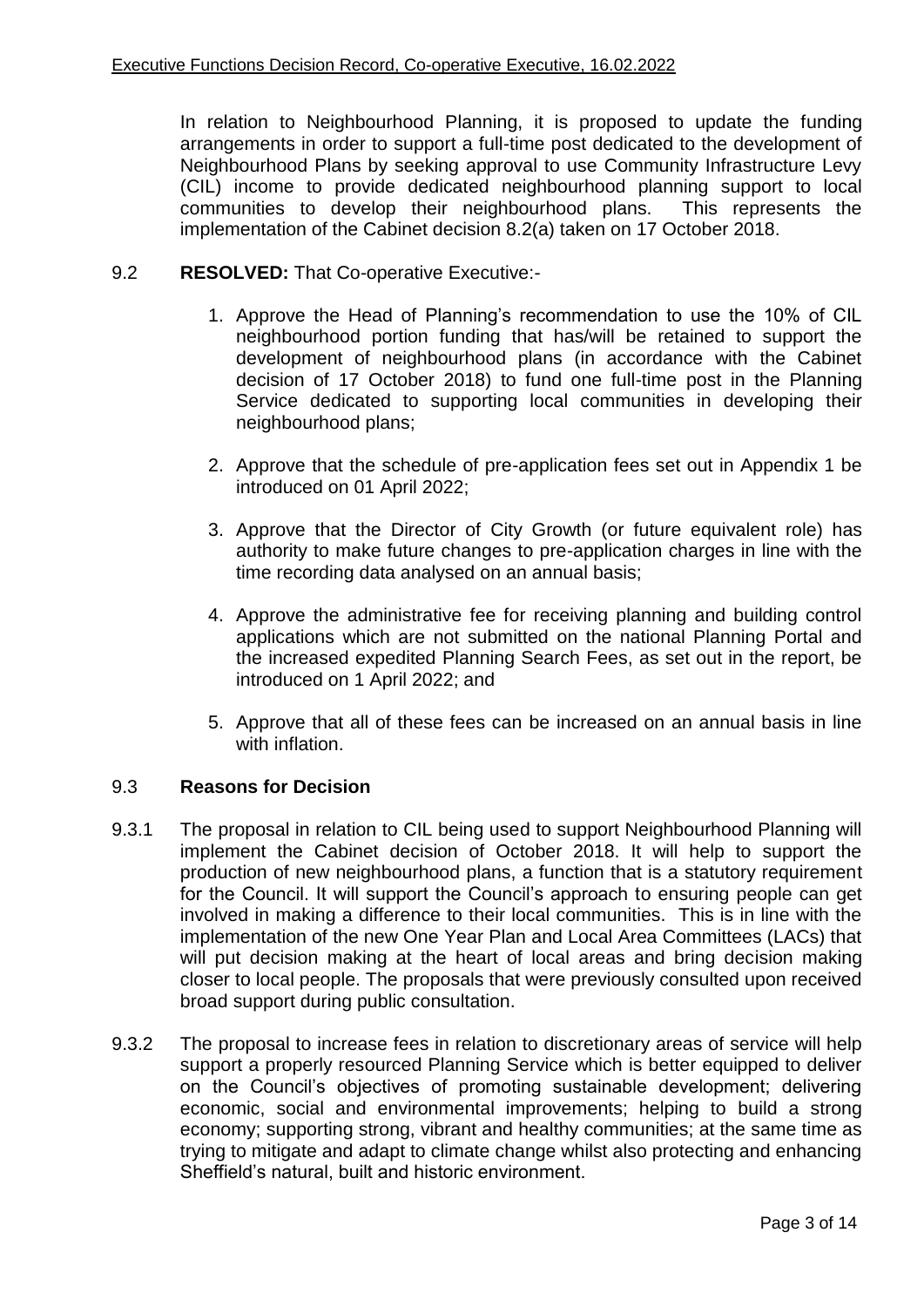#### 9.4 **Alternatives Considered and Rejected**

- 9.4.1 As the CIL funding is already ring-fenced to neighbourhood planning, the only other options are to use it to support neighbourhood planning in an alternative way. However, as the Council is the statutory body responsible for supporting neighbourhood plans and approving them, the best option is for the Council to use the CIL resources to help carry out its statutory function by creating an additional post within the Planning Service.
- 9.4.2 The only other option in relation to the proposals to increase discretionary fees across the board would be to reduce the level of service currently provided or to stop some discretionary services altogether. This would result in the loss of revenue, a consequent need to reduce staff numbers and a major reduction in the quality of service to members of the public and business customers at a time when demands are already exceeding expectations.

#### 9.5 **Any Interest Declared or Dispensation Granted**

None

#### 9.6 **Reason for Exemption if Public/Press Excluded During Consideration**

None

#### 9.7 **Respective Director Responsible for Implementation**

Executive Director, Place

#### 9.8 **Relevant Scrutiny and Policy Development Committee If Decision Called In**

Overview and Scrutiny Management Committee

#### **10. RETENDER OF TENANTS CONTENTS INSURANCE SCHEME FOR COUNCIL TENANTS**

10.1 The report sought authority to tender for a broker to arrange (through an insurance provider), contents insurance policies for Sheffield City Council tenants for the period 1st April 2023 to 31 March 2026, and contract with that broker on terms that allows Sheffield City Council to administer the Tenants Contents Insurance Scheme (the 'Scheme').

#### 10.2 **RESOLVED:** That Co-operative Executive:-

- 1. Notes the contents of the report;
- 2. Approves the council undertaking a full tender for a broker to arrange (through an insurance provider), contents insurance policies for Sheffield City Council tenants for the period 1<sup>st</sup> April 2023 to 31 March 2026, and contract with that broker on terms that allows Sheffield City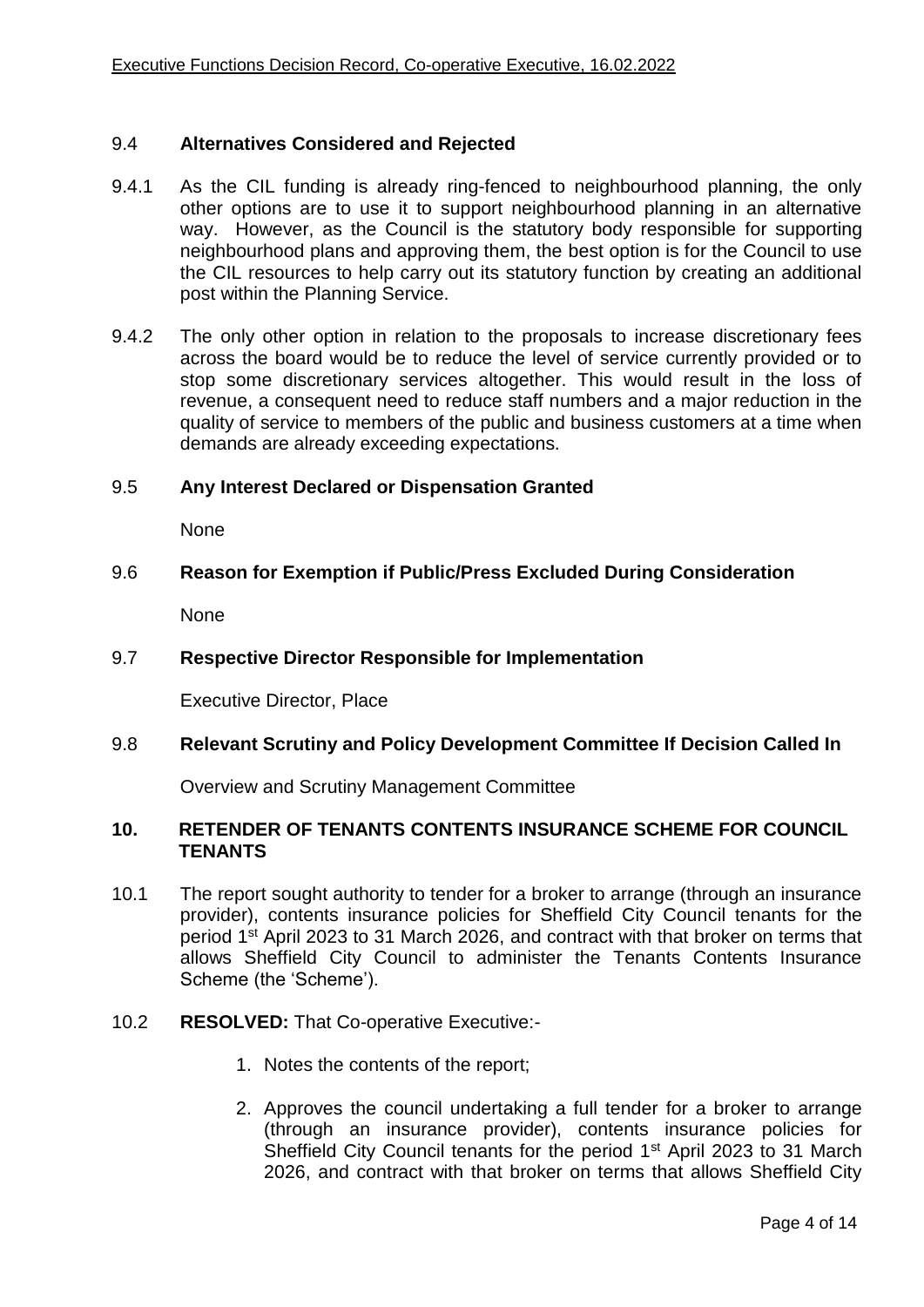Council to administer the Tenants Contents Insurance Scheme (the 'Scheme'); and

3. To the extent not already delegated to them by the Leader's Scheme of Delegation, delegate authority to the Executive Director of Place, in consultation with the Director of Legal and Governance and Director of Finance and Commercial Services to prepare and execute all required documentation and take steps to implement these recommendations.

## 10.3 **Reasons for Decision**

10.3.1 To ensure that the Council tests the full Tenants Contents Insurance market. To ensure involving tenants' representatives in the evaluation and decision making process to ensure the tenants voice is heard, and commercial services, financial services and legal services to ensure we are commercially, financially and legally compliant. It is believed that this is the only way to ensure the Council has in place the best product for our tenants, to enable them to be financial resilient in future.

#### 10.4 **Alternatives Considered and Rejected**

- 10.4.1 The other options considered and discounted are
	- To end the tenants contents insurance offer via SCC on 31 March 2022 when the contract with AON and Aviva ends. As at 1 February 2022 this would leave 3989 SCC tenants without a Tenants Contents Insurance offer and they would have to source an alternative product
	- To recontract with the incumbent AON and Aviva. This would mean no market testing and we would not be sure we are offering the best product for SCC tenants. We would also not be offering a commercial opportunity to all providers on the market. This would contravene SCC regulations
	- To use a framework provider to secure a product. However the only framework providers at the moment are sole product frameworks and would not allow our incumbent or other providers to be involved in the tender process

#### 10.5 **Any Interest Declared or Dispensation Granted**

None

#### 10.6 **Reason for Exemption if Public/Press Excluded During Consideration**

None

#### 10.7 **Respective Director Responsible for Implementation**

Executive Director, Place

## 10.8 **Relevant Scrutiny and Policy Development Committee If Decision Called In**

Overview and Scrutiny Management Committee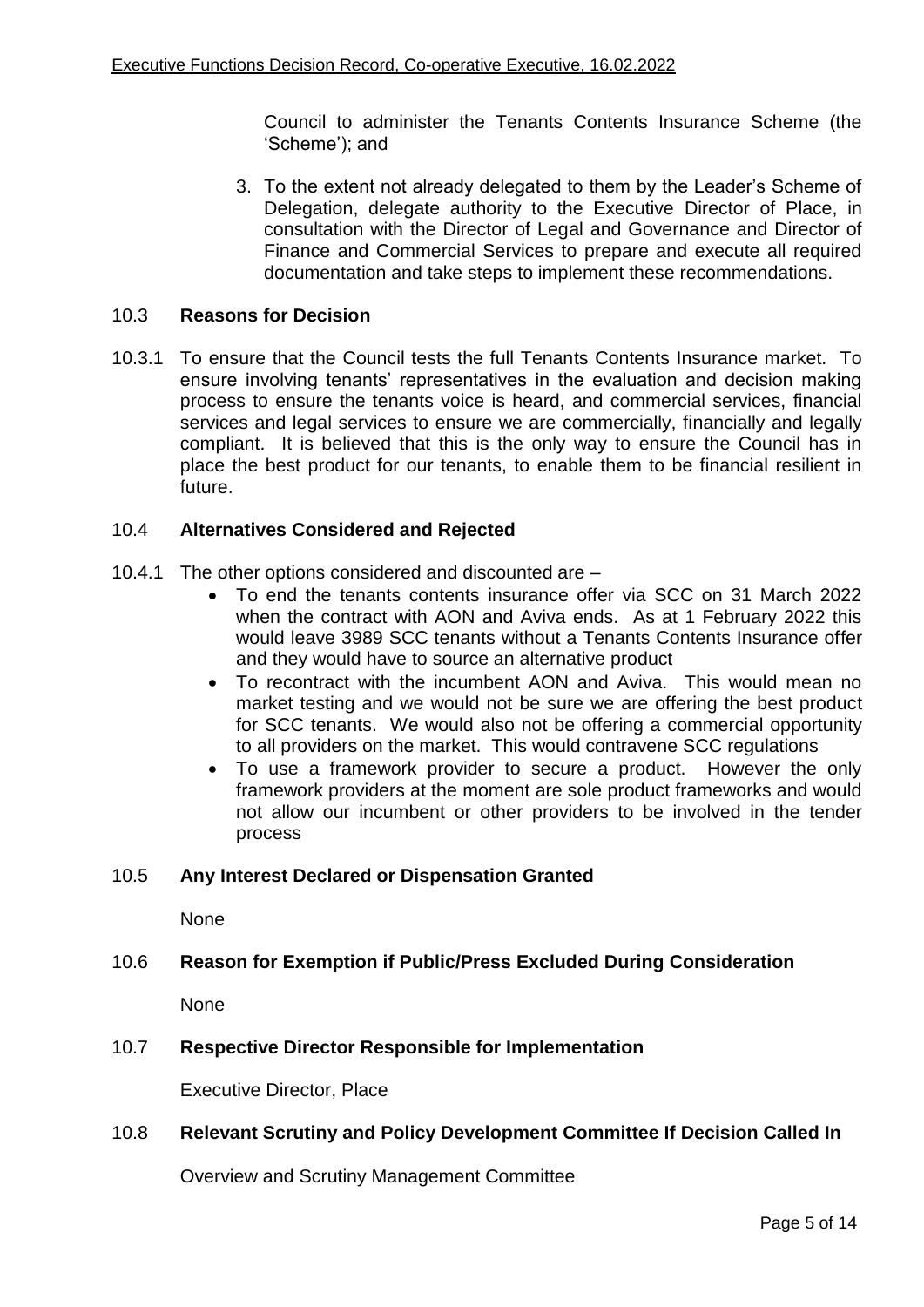#### **11. HOLIDAY ACTIVITIES AND FOOD 2022-24 (HAF - 2022)**

11.1 The government's recent announcement that the Department for Education Holiday Activities and Food (HAF) programme had been extended for 3 years up to 2024. The programme is for children eligible for benefits related free school meals and will deliver healthy food and enriching activities during the school holidays at Easter (1 week), Summer (4 weeks), and Christmas (1 week).

Sheffield City Council has been awarded £2,708,510.00 grant funding to coordinate free holiday provision, including healthy food and enriching activities. It will be optional for eligible children to attend this provision. We expect to receive a similar grant for the years 2023 and 2024.

The report sought approval for the Holiday Activities and Food partnership approach and model and the allocation of grant funding to delivery partners including schools, VCF partners, and organisations that will provide a vast range of cultural and sporting activities across Sheffield and the procurement of a booking system/MI system.

- 11.2 The Chair drew Members attention to the resolution and noted that the wording '*Individual Executive Member'* should be amended to read *'Co-operative Executive'.*
- 11.3 **RESOLVED:** That Co-operative Executive:-
	- 1. Approves that Sheffield City Council will act as the Accountable Body and lead agent for the Department for Education (DfE) funded Holiday Activities and Food programme in Sheffield for 2022-2024;
	- 2. Approves the Council accepting £2,708,510.00 from the DfE for the Holiday Activities and Food programme;
	- 3. Approves the Holiday Activities and Food approach and model; and
	- 4. Approve that the Holiday Activities and Food grant for the future years 2023 and 2024 is added to the Annually Recurrent Grants process whereby approval is gained via a collective Co-operative Executive report.

#### 11.4 **Reasons for Decision**

- 11.4.1 The Local Authority has been allocated this money by a national extension of Dfe funded HAF programme. Sheffield has approximately 26,000 children eligible for free school meals, we would not be able to provide an offer of holiday activities without this funding.
- 11.4.2 Acceptance of the grant would allow the continuation of the HAF programme in Sheffield which supports a range of council priorities. The Council does not deliver holiday activities plus food currently for children and young people and therefore we need external delivery partners. A partnership approach will allow a flexible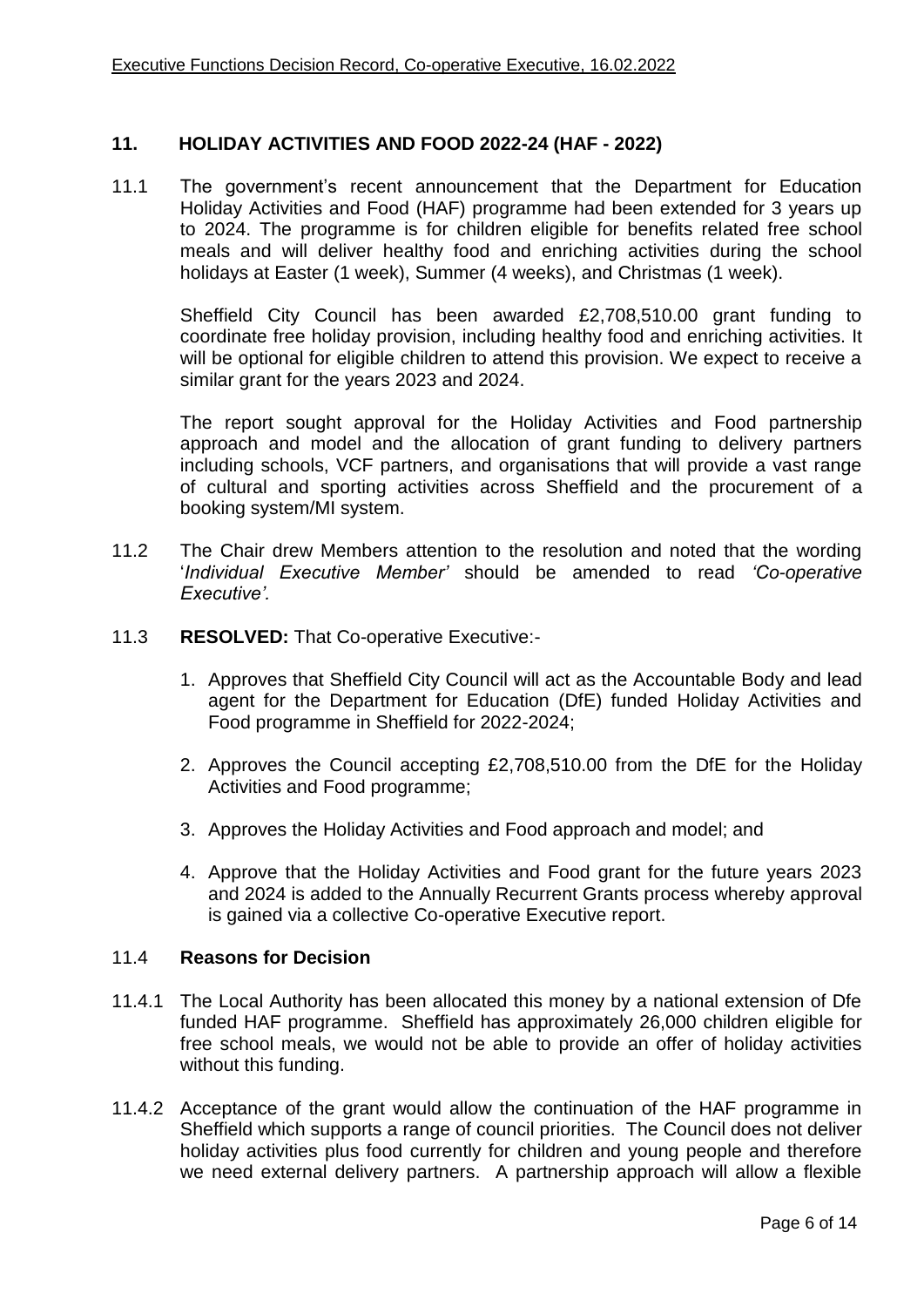and personalised approach and will build community infrastructure and capacity.

#### 11.5 **Alternatives Considered and Rejected**

11.5.1 Deliver in house by the Council

The Council does not deliver holiday or food activities currently for children and young people and therefore would be unable to reach and deliver holiday activities to eligible children and young people.

11.5.2 Do not accept the Dfe HAF grant

As described, we have approx. 26,000 families eligible for free school meals, without this funding we would be unable to provide good quality activities and food at Easter, Summer, and Christmas holidays

#### 11.6 **Any Interest Declared or Dispensation Granted**

None

### 11.7 **Reason for Exemption if Public/Press Excluded During Consideration**

None

#### 11.8 **Respective Director Responsible for Implementation**

Executive Director, People Services

#### 11.9 **Relevant Scrutiny and Policy Development Committee If Decision Called In**

Children, Young People, and Family Support Scrutiny and Policy Development **Committee** 

#### **12. MONTH 9 CAPITAL APPROVALS 2021/22**

- 12.1 The report provided details of proposed changes to the Capital Programme as brought forward in Month 9 2021/22.
- 12.2 **RESOLVED:** That Co-operative Executive:-
	- 1. Approve the proposed additions and variations to the Capital Programme listed in Appendix 1, including the procurement strategies and delegate authority to the Director of Finance and Commercial Services or nominated Officer, as appropriate, to award the necessary contracts; and
	- 2. Approve the acceptance of grants as detailed at Appendix 2 of the report.

#### 12.3 **Reasons for Decision**

12.3.1 The proposed changes to the Capital programme will improve the services to the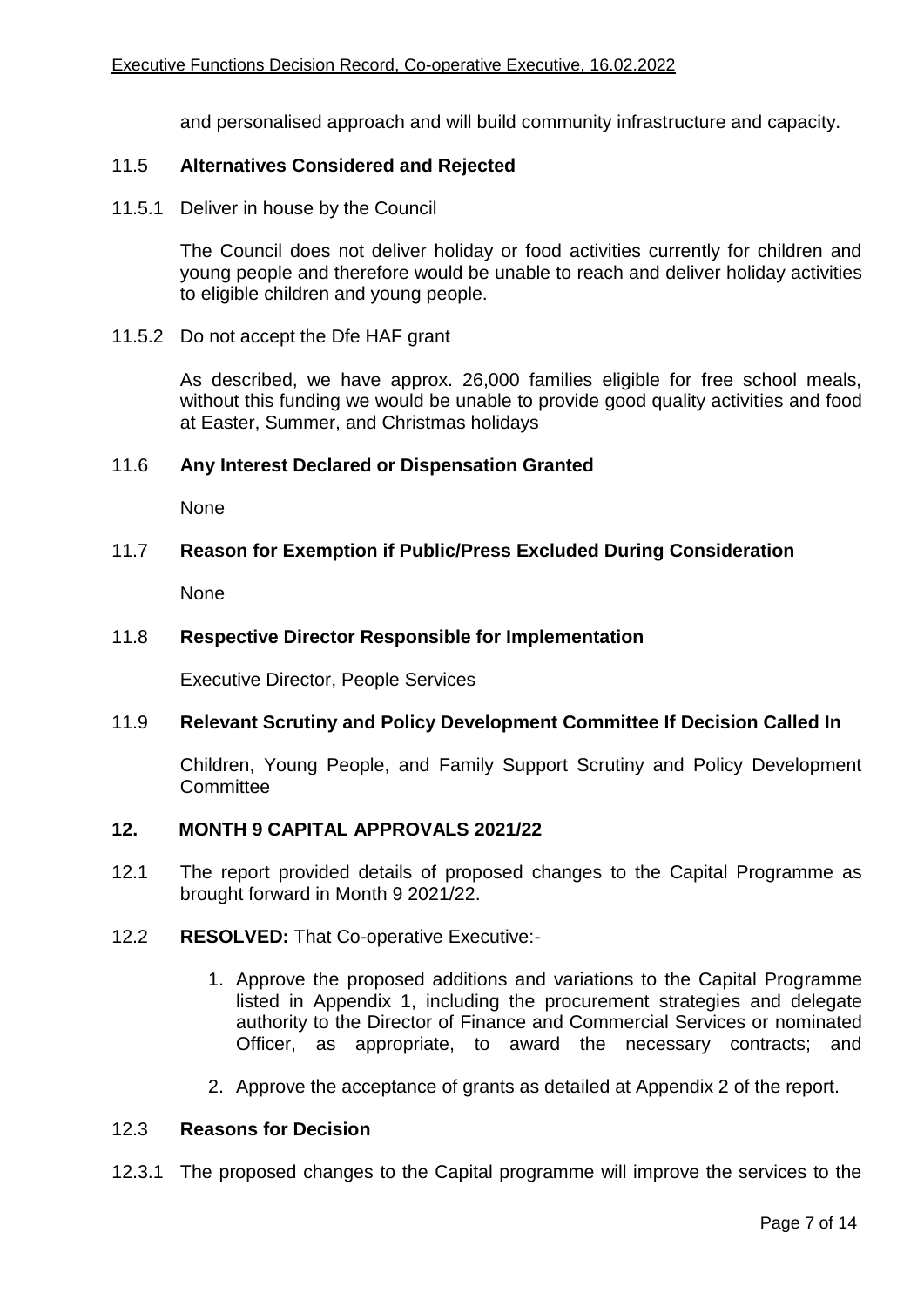people of Sheffield

- 12.3.2 To formally record changes to the Capital Programme and gain Member approval for changes in line with Financial Regulations and to reset the capital programme in line with latest information.
- 12.3.3 Obtain the relevant delegations to allow projects to proceed.

#### 12.4 **Alternatives Considered and Rejected**

12.4.1 A number of alternative courses of action are considered as part of the process undertaken by Officers before decisions are recommended to Members. The recommendations made to Members represent what Officers believe to be the best options available to the Council, in line with Council priorities, given the constraints on funding and the use to which funding is put within the Revenue Budget and the Capital Programme.

### 12.5 **Any Interest Declared or Dispensation Granted**

None

#### 12.6 **Reason for Exemption if Public/Press Excluded During Consideration**

None

## 12.7 **Respective Director Responsible for Implementation**

Executive Director, Resources

### 12.8 **Relevant Scrutiny and Policy Development Committee If Decision Called In**

Overview and Scrutiny Management Committee

### **13. REVENUE BUDGET AND CAPITAL PROGRAMME MONITORING 2021-22 - AS AT 30TH NOVEMBER 2021**

- 13.1 The report provides the outturn monitoring statement on the City Council's Revenue and Capital Budget Outturn as at the end of Month 8, 2021/22
- 13.2 **RESOLVED:** That Co-operative Executive:-
	- 1. Note the updated information and management actions provided by this report on the 2021/22 Revenue Budget Outturn;
	- 2. Note the Collection Fund Account Monitoring Report as at 30<sup>th</sup> November 2021, attached as **Appendix 1** of the report;
	- 3. Approve the write off of £1.04m of uncollected debt in respect of the People portfolio activities as reported in **Appendix 2** of the report; and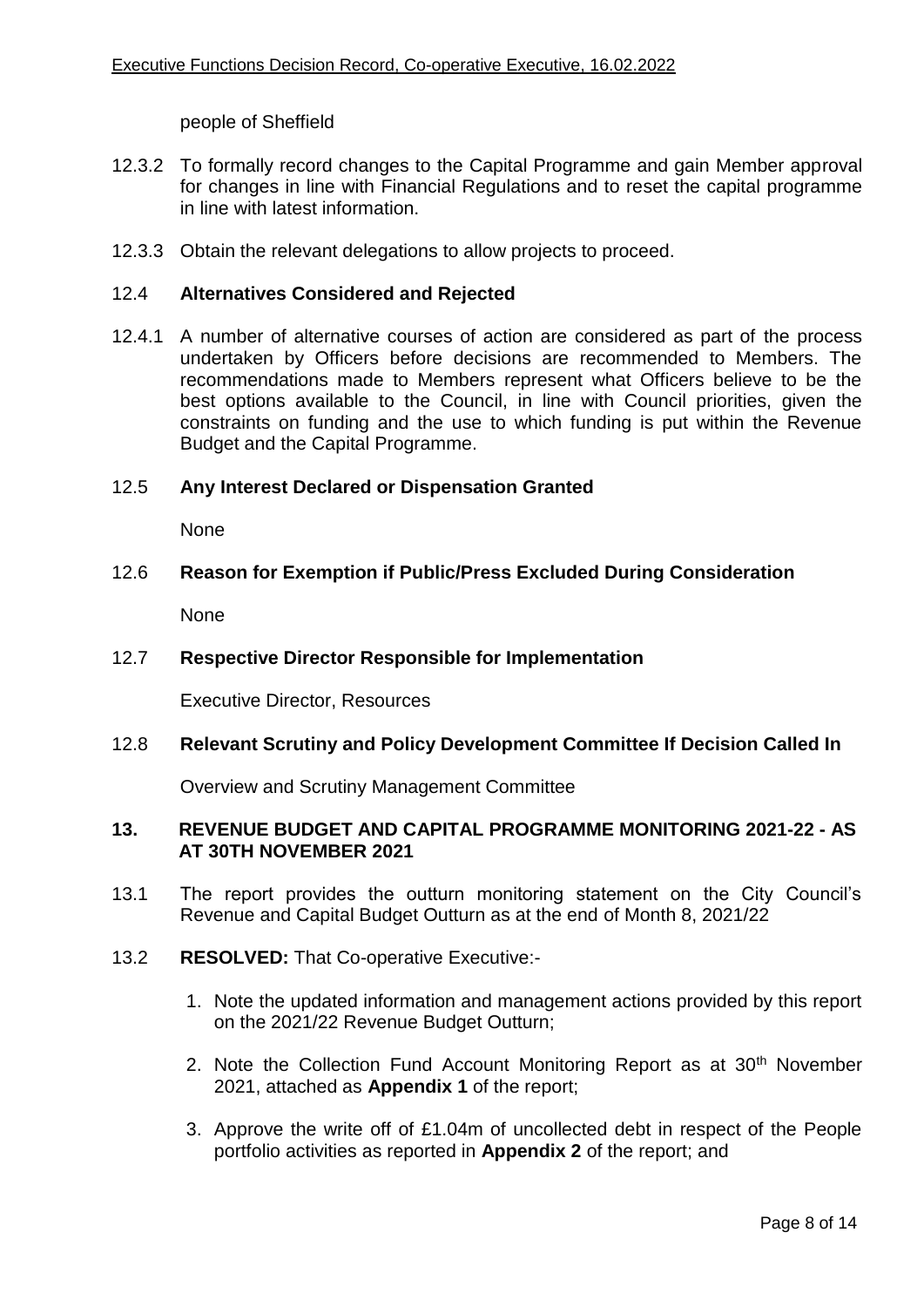4. In relation to the Capital Programme, note the forecast Outturn position described in **Appendix 3** of the report.

# 13.3 **Reasons for Decision**

13.3.1 To record formally changes to the Revenue Budget and the Capital Programme.

## 13.4 **Alternatives Considered and Rejected**

13.4.1 A number of alternative courses of action are considered as part of the process undertaken by Officers before decisions are recommended to Members. The recommendations made to Members represent what Officers believe to be the best options available to the Council, in line with Council priorities, given the constraints on funding and the use to which funding is put within the Revenue Budget and the Capital Programme.

### 13.5 **Any Interest Declared or Dispensation Granted**

None

### 13.6 **Reason for Exemption if Public/Press Excluded During Consideration**

None

### 13.7 **Respective Director Responsible for Implementation**

Executive Director, Resources

## 13.8 **Relevant Scrutiny and Policy Development Committee If Decision Called In**

Overview and Scrutiny Management Committee

## **14. REVENUE BUDGET AND CAPITAL PROGRAMME FOR 2022/23**

- 14.1 The purpose of this Revenue report is to:
	- approve the City Council's revenue budget for 2022/23, including the position on reserves and balances;
	- approve a 2022/23 Council Tax for the City Council; and
	- note the levies and precepts made on the City Council by other authorities.

The purpose of the Capital Strategy is to:

- Set out the Council's key priority areas for capital investment from 2022 to 2052;
- Provide an overview of specific projects included in the years 2022 to 2027;
- Set out the overall shape of the current Capital Programme for the 5 years to 2027 (at **Appendix C2** of the report). Block allocations are included within the programme for noting at this stage and detailed proposals will be brought back for separate approval as part of the monthly approval cycle;
- Set out our principles for how we invest in non-cash assets; and
- Provide background to our Corporate Investment Fund Policy at **Appendix**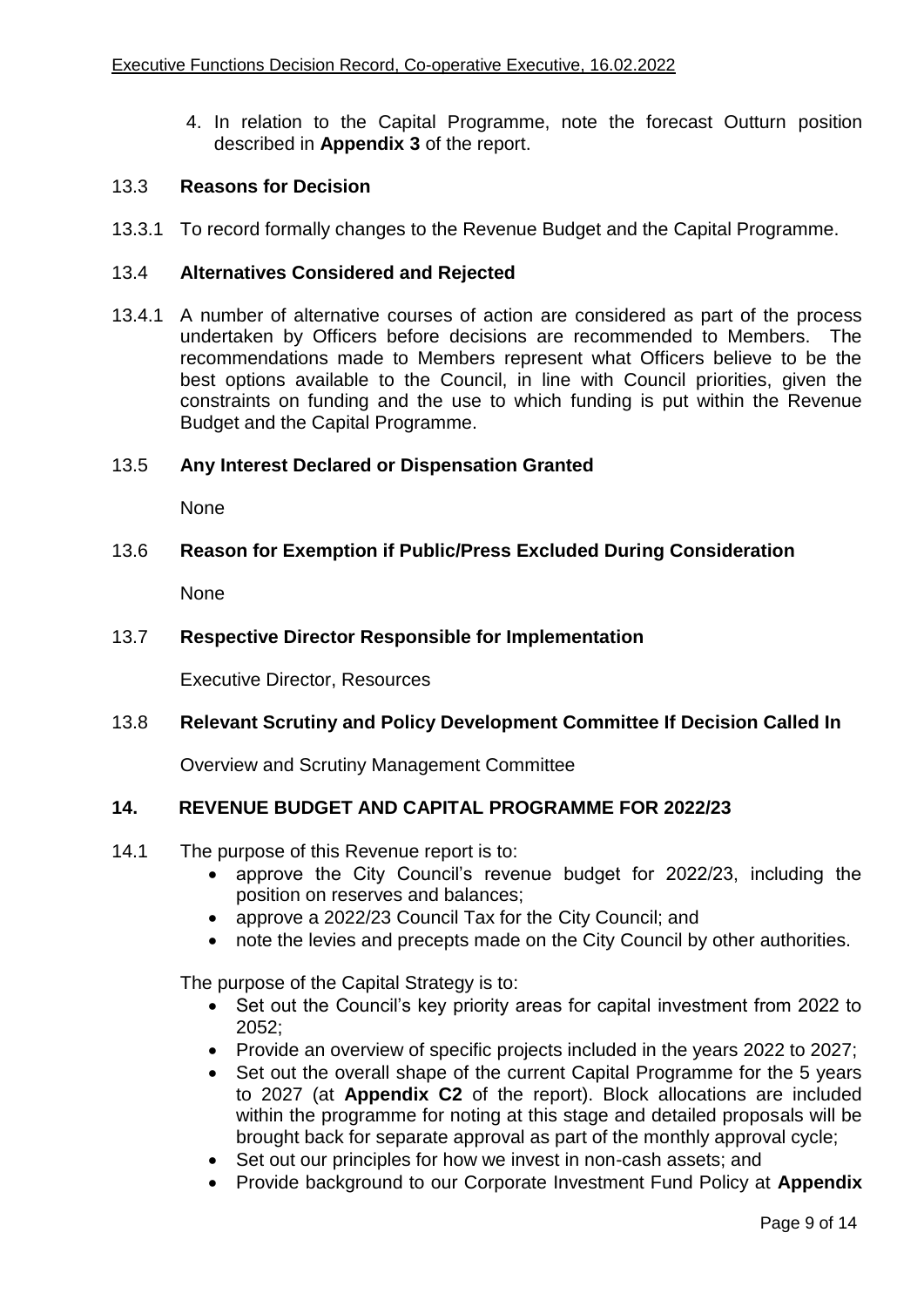**C1** of the report.

14.2 **RESOLVED:** That Co-operative Executive:-

1. As regards the Revenue Budget, Co-operative Executive is recommended to pass to Full Council:

- a) To approve a net Revenue Budget for 2022/23 amounting to £411.800m;
- b) To approve a Band D equivalent Council Tax of £1,753.21 for City Council services, i.e. an increase of 2.99% (1.99% City Council increase and 1% national arrangement for the social care precept);
- c) To note that the section 151 officer has reviewed the robustness of the estimates and the adequacy of the proposed financial reserves, in accordance with Section 25 of the Local Government Act 2003. Further details can be found in **Appendix 4** of the report and within the Section 25 Statutory Statement on Sustainability of Budget and Level of Reserves from paragraph 2 of the report;
- d) To note that, if overspends against the agreed budgets emerge, then Executive Directors and Directors will be required to develop and implement plans to mitigate fully any overspend, within 2022/23, in consultation with elected Members;
- e) To note the Council will undertake a series of Strategic Reviews into key services, to identify changing methods of provision that support services to the public at lower cost, thus bringing the Council's budgets back into recurrent balance during 2022/23;
- f) To approve the savings as set out in **Appendix 2** of the report;
- g) To approve the revenue budget allocations for each of the services, as set out in **Appendices 3a to 3d** of the report;
- h) To note that, based on the estimated expenditure level set out in **Appendix 3** to this report, the amounts shown in part B of **Appendix 5** of the report would be calculated by the City Council for the year 2022/23, in accordance with sections 30 to 36 of the Local Government Finance Act 1992;
- i) To note the information on the precepts issued by the South Yorkshire Police & Crime Commissioner and of South Yorkshire Fire & Rescue Authority, together with the impact of these on the overall amount of Council Tax to be charged in the City Council's area;
- j) notes the precepts issued by local parish councils which add £654,794 to the calculation of the budget requirement in accordance with Sections 31 to 36 of the Local Government Finance Act 1992;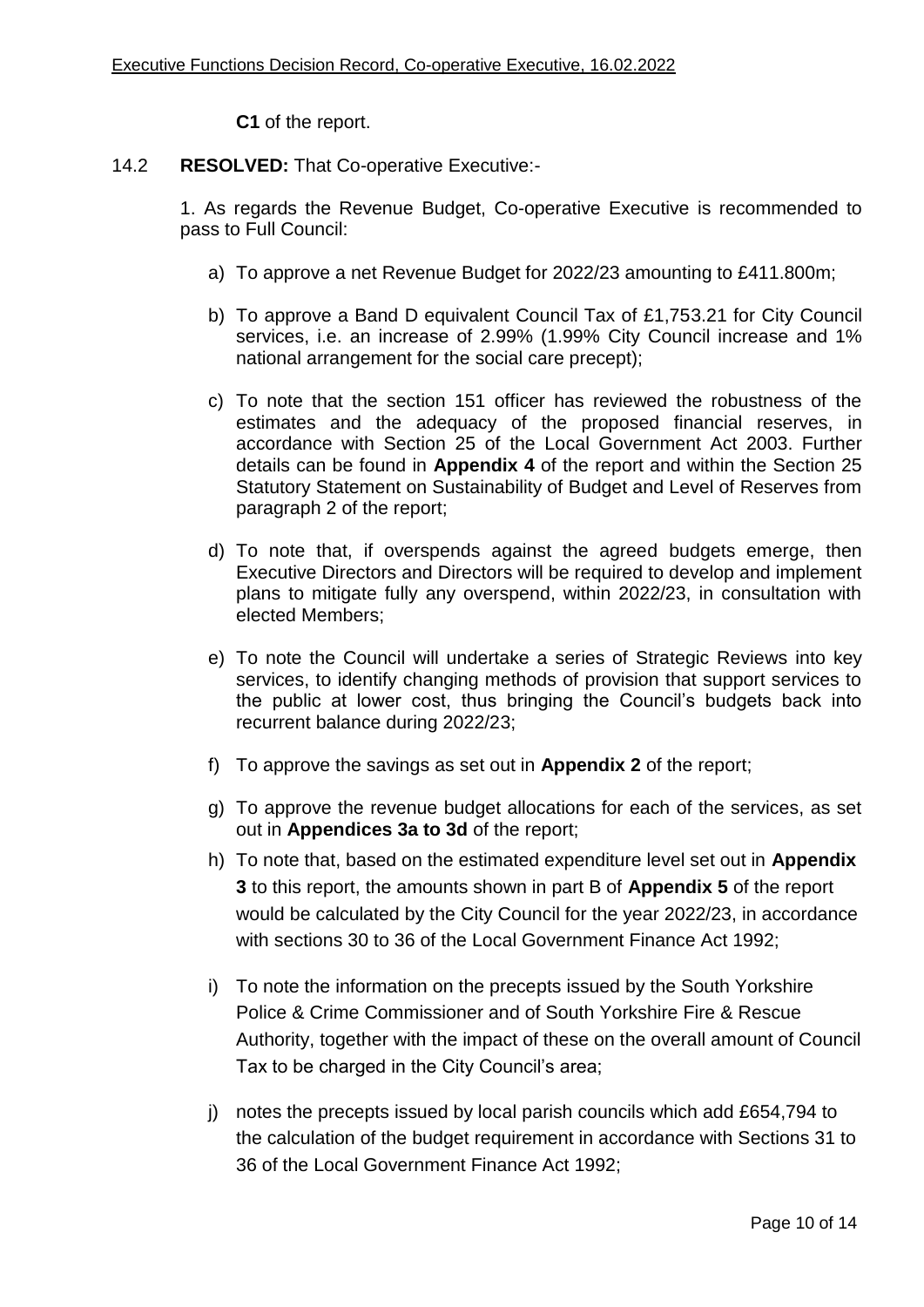- k) To approve the Treasury Management and Annual Investment Strategies set out in **Appendix 6** of the report and the recommendations contained therein;
- l) To approve the Minimum Revenue Provision (MRP) Policy set out in **Appendix 6** of the report which takes into account the revisions proposed for 2022/23 onwards;
- m) To agree that authority be delegated to the Executive Director of Resources to undertake Treasury Management activity, to create and amend appropriate Treasury Management Practice Statements and to report on the operation of Treasury Management activity on the terms set out in these documents;
- n) To approve a Pay Policy for 2022/23 as set out in **Appendix 7** of the report; and
- o) To agree that:
	- (a) the Member's allowances scheme for 2017/18 and onwards, approved on 3 March 2017, and implemented for 2018/19, 2019/20, 2020/21 and 2021/21 and as amended in 2021/22 be also implemented for 2022/23 until the date of the annual meeting; and
	- (b) to note that, following a review by the Independent Remuneration Panel, a new Scheme will be agreed by Council to reflect the requirements of the new committee system to be implemented from the Annual Meeting on 18 May 2022.

Co-operative Executive is asked to:

p) delegate authority for the administration and payment of the Energy Support Payments announced by Government on the 3rd Feb 2022 to the Director of Finance and Commercial Services.

As regards the Capital Strategy, Co-operative Executive is recommended to pass to Full Council:

- 1. to approve the contents of the Capital Strategy and the specific projects included in the years 2022/23 to 2026/27; that block allocations are included within the programme for noting at this stage and detailed proposals will be brought back for separate Member approval as part of the monthly monitoring procedures; and
- 2. to approve the proposed Capital Programme for the 5 years to 2026/27 as per **Appendix C2** of the capital report.

## 14.3 **Reasons for Decision**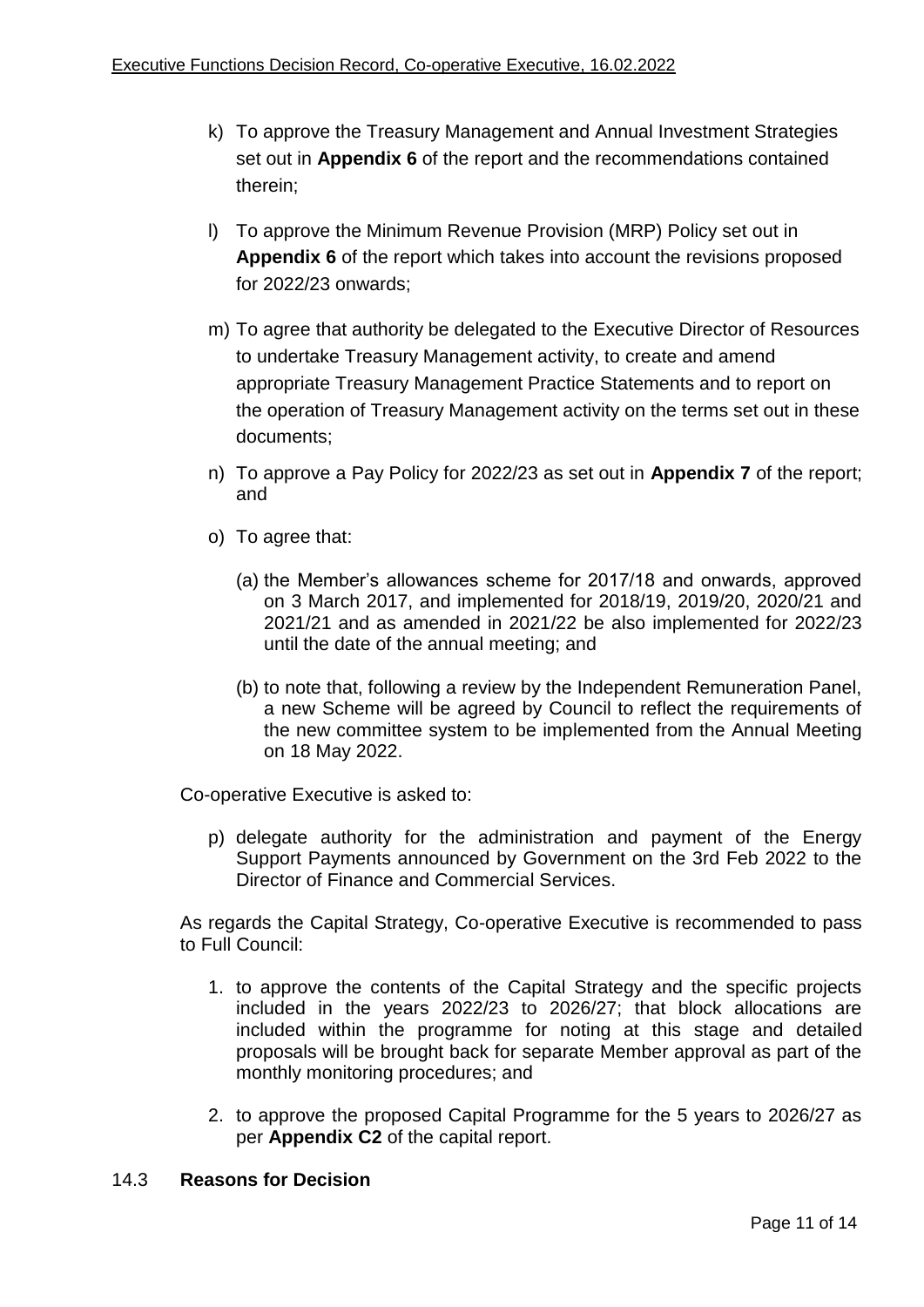14.3.1 The City Council on 2 March 2022 meets to consider the Revenue Budget for 2022/23 and to determine the Council Tax for that year. The report provides information to enable the Council to set a budget and determine the Council Tax. The proposals set out in this report provide for a balanced budget to be recommended to Council.

#### 14.4 **Alternatives Considered and Rejected**

14.4.1 A number of alternative courses of action are considered as part of the process undertaken by Officers before decisions are recommended to Members. The recommendations made to Members represent what Officers believe to be the best options available to the Council, in line with Council priorities, given the constraints on funding and the use to which funding is put within the Revenue Budget and the Capital Programme.

## 14.5 **Any Interest Declared or Dispensation Granted**

None

#### 14.6 **Reason for Exemption if Public/Press Excluded During Consideration**

None

#### 14.7 **Respective Director Responsible for Implementation**

Executive Director, Resources

#### 14.8 **Relevant Scrutiny and Policy Development Committee If Decision Called In**

Overview and Scrutiny Management Committee

NOTE: This is subject to approval at Full Council at its meeting to be held on 3<sup>rd</sup> March 2022 and is not subject to call-in.

#### **15. PROCUREMENT OF BUSINESS RATES AND DOCUMENT MANAGEMENT IT SYSTEMS**

- 15.1 The report sought approval for the procurement of Business Rates and Document Management IT systems for the Council's Revenues and Benefits service via the Crown Commercial Services procurement framework for a period of 5 years with an option to extend for up to 2 years.
- 15.2 **RESOLVED:** That Co-operative Executive:-
	- 1) Approve the procurement of the Business Rates and Document Management Systems via the Crown Commercial Services (CCS) framework as outlined in the report;
	- 2) Approve the direct award of the new contracts to NEC Software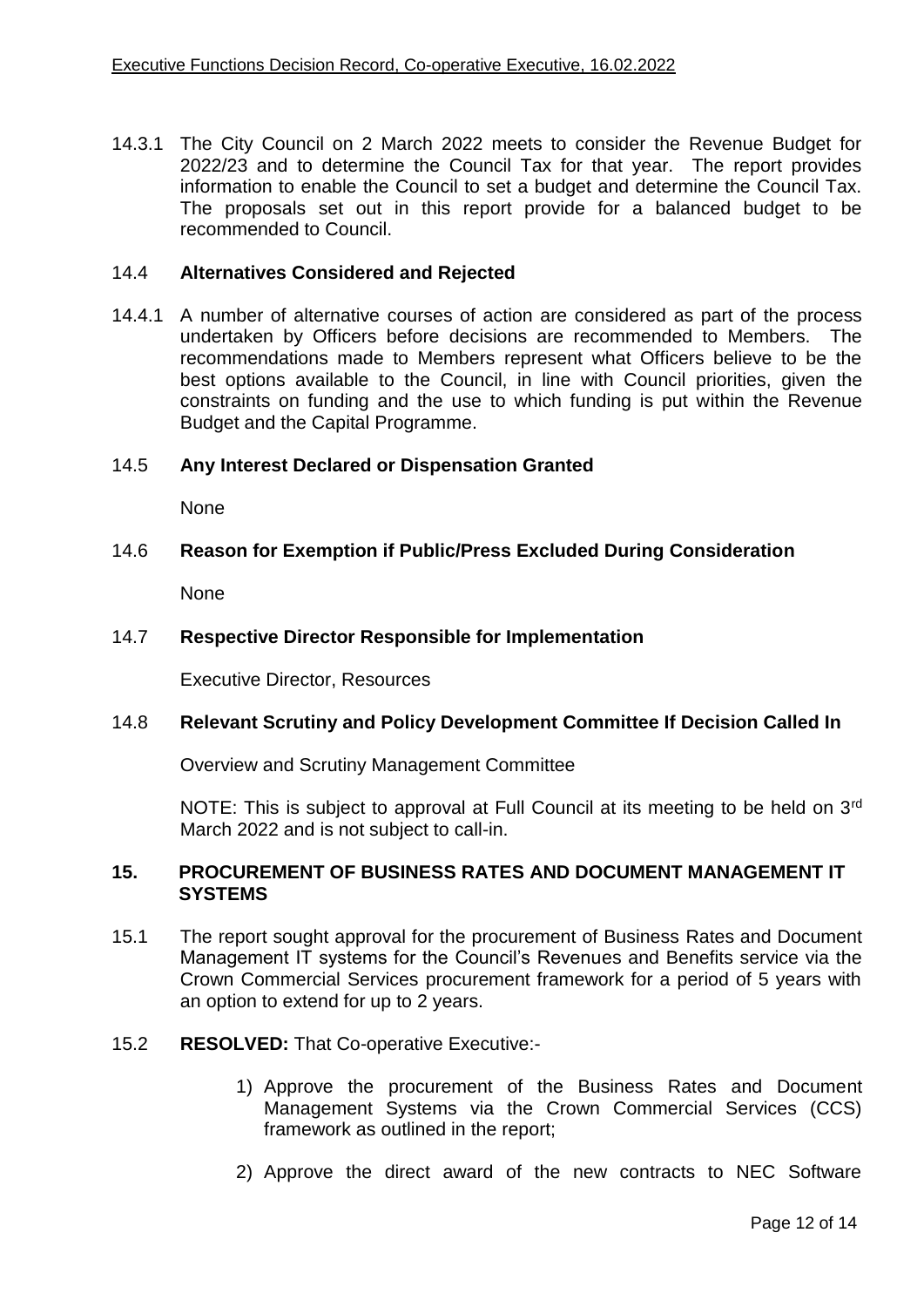Solutions Ltd outlined in the report; and

- 3) Delegates authority to the Executive Director of Resources, in consultation with the Director of Finance and Commercial Services and the Director of Legal and Governance to:
	- a) agree the terms of the new Call Off contract under the CCS Data and Applications Solutions (DAS) framework RM3821
	- b) take all other decisions necessary in order to meet the aims, objectives and outcomes of this report which are not already covered by existing delegations in the Leaders Scheme of Delegation.

### 15.3 **Reasons for Decision**

- 15.3.1 The contract with NEC for the R&B service's Business Rates and Document Management systems is due to expire in March 2022. The R&B service has a requirement to retain use of the systems to enable a period of stability and undertake the planned review of the service following the insource which has been delayed due to the pandemic. A compliant commercial vehicle has been sourced.
- 15.3.2 Failure to secure a contract for the supply of these systems will leave the Council unable to deliver its Council Tax, Business Rates and Housing Benefits services leading to serious financial hardship for the citizens of Sheffield.

#### 15.4 **Alternatives Considered and Rejected**

15.4.1 Do Nothing

Due to the anticipated expenditure for both software applications over the proposed term the council is required to comply with Public Contract Regulations 2015 and therefore to continue use of the software beyond the current contract period would not conform.

#### 15.4.2 Reduced Contract period

A shorter contract period was not taken forward as it would coincide with the expiry of R&B's Council Tax and Benefits software system. The business risk of managing multiple procurements and potentially implementations was deemed to be too great a risk and would impact on the ability to provide stability within the service and also to the citizens of Sheffield.

#### 15.4.3 Open Market Procurement

The business rates marketplace is very limited due to the bespoke nature of the service requirements. The key players in the market are appointed to the CCS DAS framework and have already undertaken a competitive and compliant procurement process in line with Public Contract Regulations 2015.

#### 15.4.4 Use of a Public Sector Framework

The CCS DAS framework has been identified as a suitable framework in which to make a Call Off contract. It has already been competitively tendered and is compliant with PCR 2015 regulations. It enables a direct award via CCS e